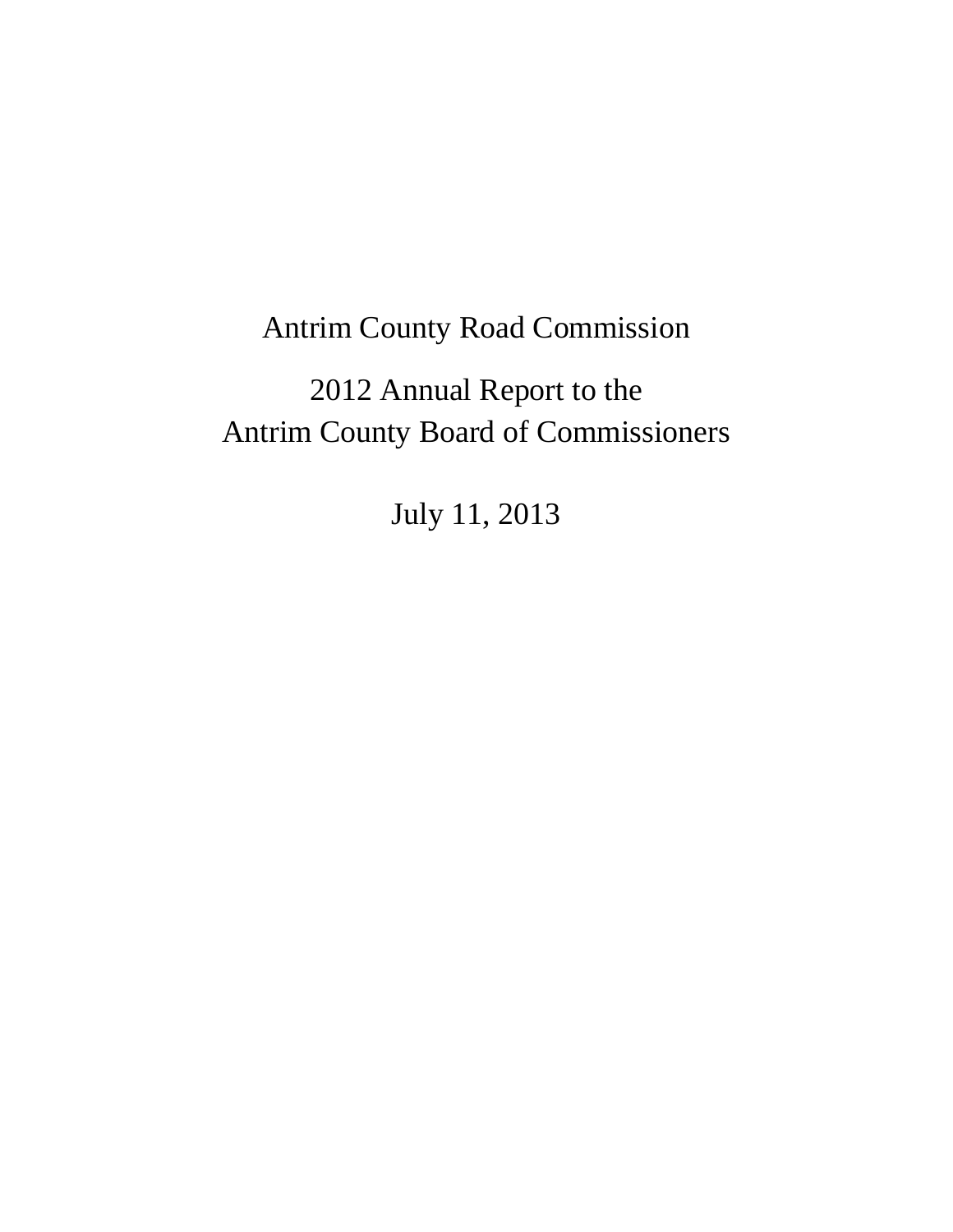## **TABLE OF CONTENTS**

| Introduction                                | 3          |
|---------------------------------------------|------------|
| Revenues                                    | 4          |
| Expenses                                    | 6          |
| <b>County Road Pavement Conditions</b>      | 11         |
| <b>County Road Needs</b>                    | 14         |
| <b>Equipment Status and Needs</b>           | 15         |
| <b>Facilities Needs</b>                     | 16         |
| <b>Staff</b>                                | 16         |
| <b>Workers Compensation</b>                 | 16         |
| Summary                                     | 17         |
| Annual Financial Report for 2012            | Appendix A |
| Basic Financial Statements for 2012 (Audit) | Appendix B |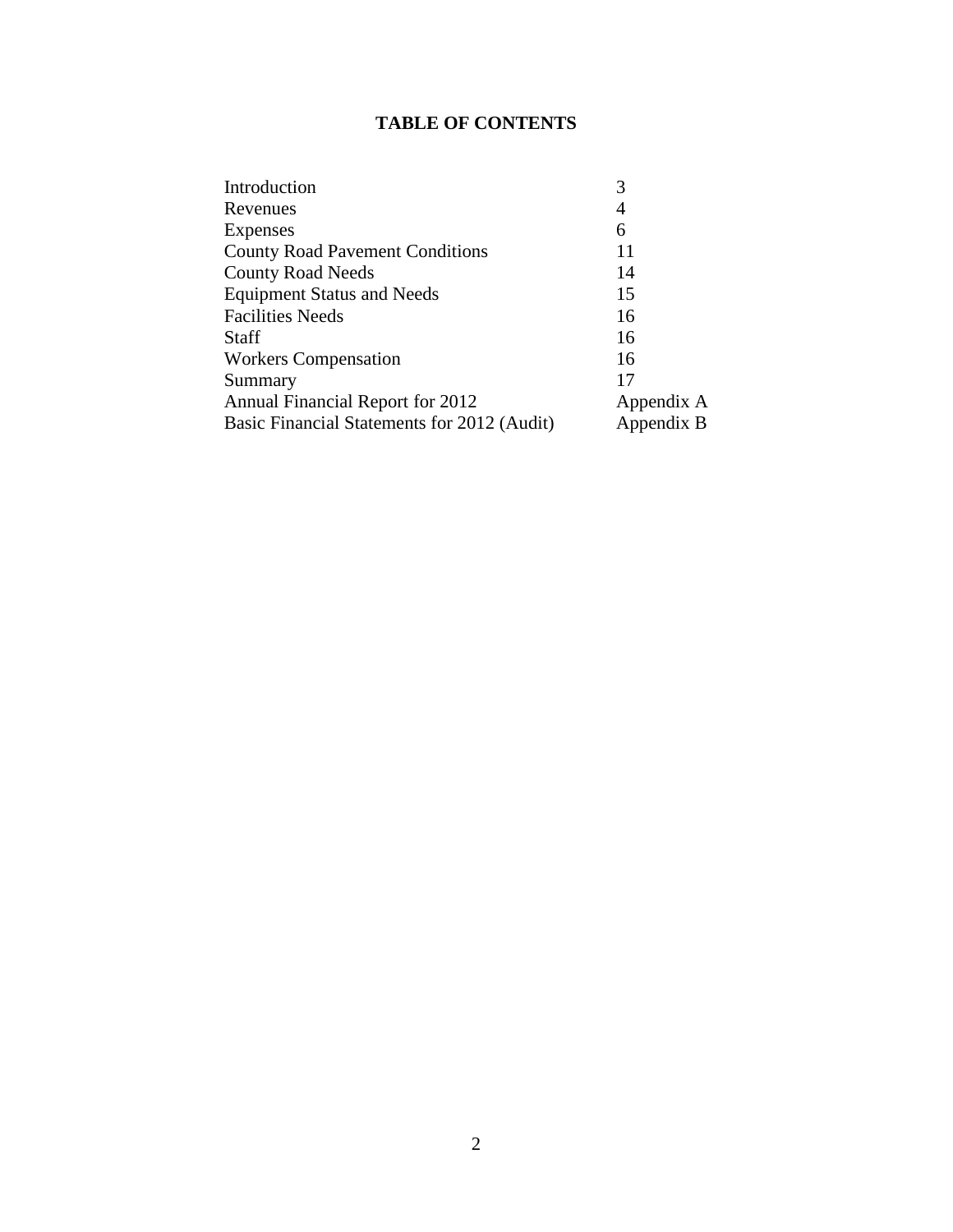## **INTRODUCTION**

Today the Antrim County Road Commission (ACRC) maintains 210 miles of primary county roads and 663 miles of local county roads. Also, the Michigan Department of Transportation (MDOT) contracts with the ACRC to maintain 98 miles of state trunkline (M 32, M 66, M 88, US 31 and US 131). In the county system, approximately 700 miles are maintained year round; 556 miles are paved, 144 miles are gravel, leaving 173 miles of seasonal roads (not open to public travel for the months of November through April).

The ACRC's primary responsibility is to provide safe roads for the motoring public. As will be shown in detail in this report, we also work to provide improvements where the townships desire to provide better roads for their constituents. In more recent years, townships are shifting money to preventive maintenance to preserve the investments they have made in these improvements. In an ideal world, there would be enough money provided to the ACRC through user fees so that the townships would not have to contribute to this preventive maintenance.

This report will expand on and discuss some of the major financial items that are reported through either audits or other mandated reporting. A short discussion on jobs completed during the year along with the current status and needs of our roads, equipment and facilities.

The revenue and expense information provided in the following pages can also be found in the Annual Financial Report that is filed with the MDOT as required by Act 51, Public Acts of 1951, as amended. This report is included as Appendix A. Also included in this report, as Appendix B, is the Basic Financial Statements for Year Ended December 31, 2012 (audit).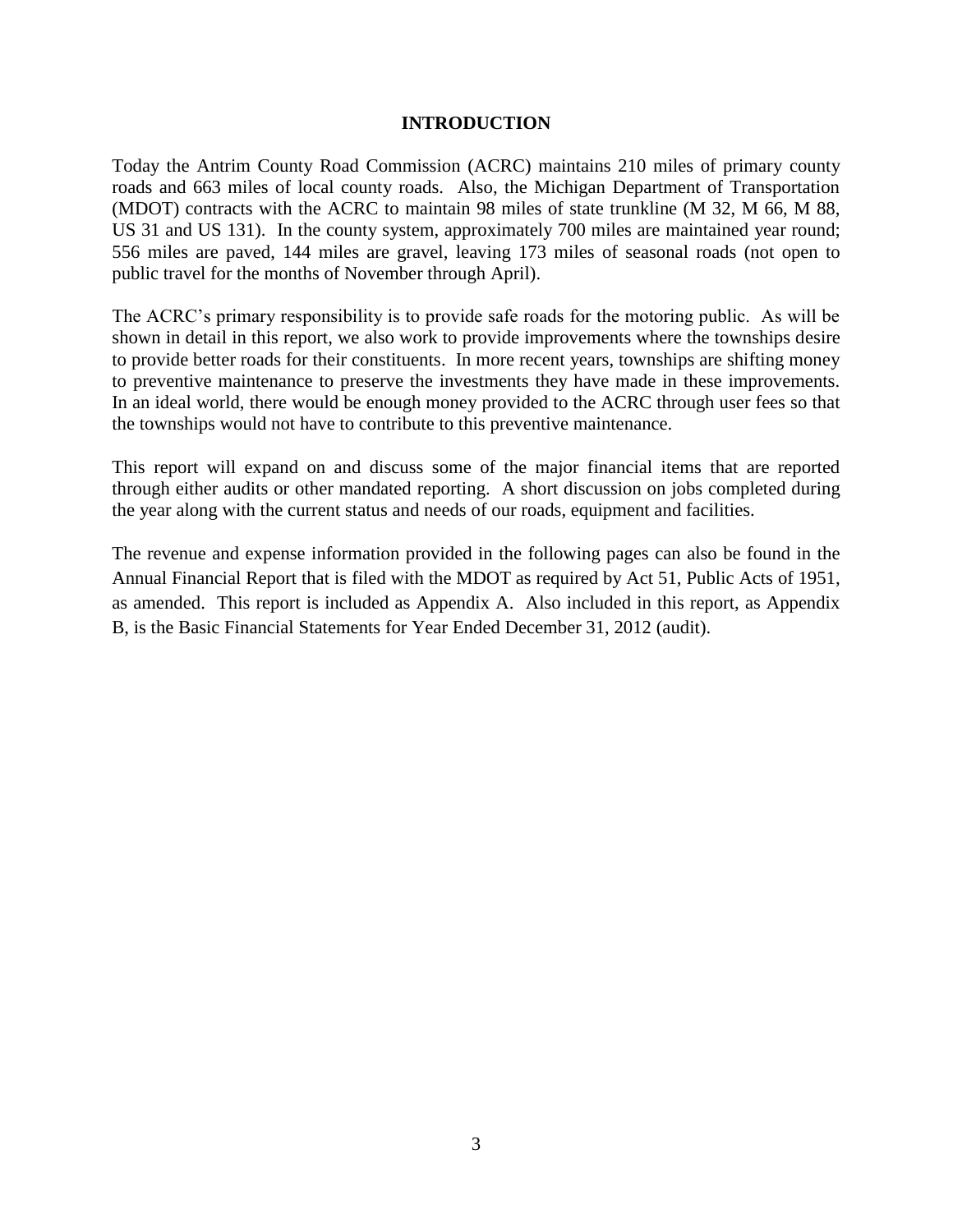#### **REVENUES**

96% of all revenues, over \$5 million are received from the following three main sources: 1) Michigan Transportation Fund (MTF); 2) Michigan Department of Transportation maintenance contract; and 3) township contributions. Federal Aid funds accounted for 2% of revenue with the remaining 2% from the Economic Development Fund, permits and miscellaneous sources. The revenues received in 2012 by the ACRC are shown in Chart 1 below.



## **Chart 1 – 2012 Revenues**

The MTF is the primary source of funding for all road agencies in Michigan. Revenues from gasoline tax, diesel fuel tax and vehicle registration fees make up most of the MTF which totaled over \$1.885 billion in 2012, up 0.9% from the previous year's collection. The MTF declined almost 11% between 2004 and 2009 and has leveled off since. The ACRC collected \$3,625,000 in 2004 which was the highest MTF year. Had MTF revenue remained at 2004 levels, the ACRC would have collected an additional \$2.2 million. Chart 2 below shows MTF revenues received by the ACRC since 1998.

Total township contributions in 2012 amounted to \$1,118,531 as shown on Chart 1. The details of improvements will be outlined in the following sections. There are now fourteen of the fifteen townships with road millages. Torch Lake Township was successful in adding a millage in 2012. It is estimated that these millages will generate approximately \$1,300,000 each year at current taxable values.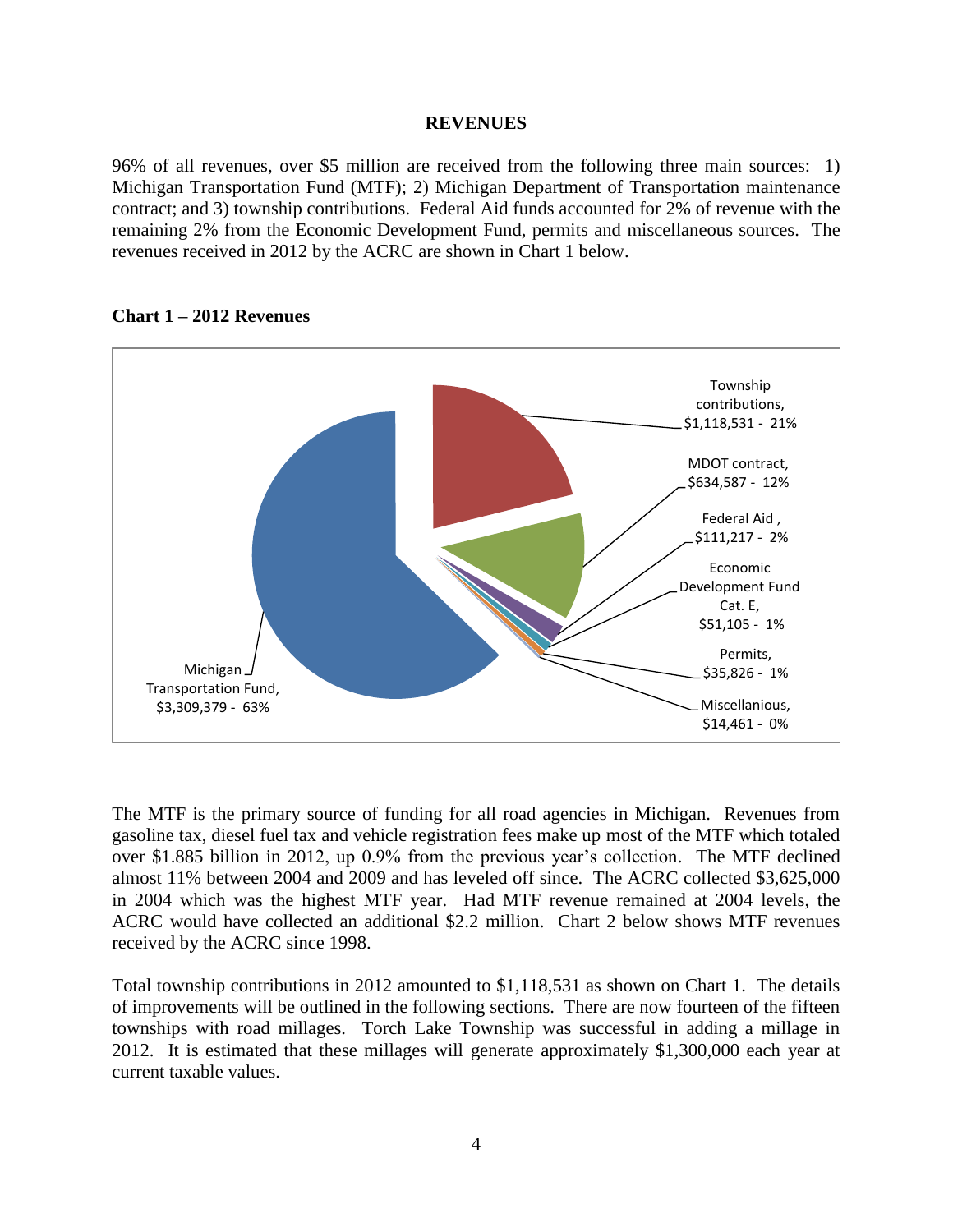

**Chart 2 – Michigan Transportation Fund Revenues, 1998 – 2013**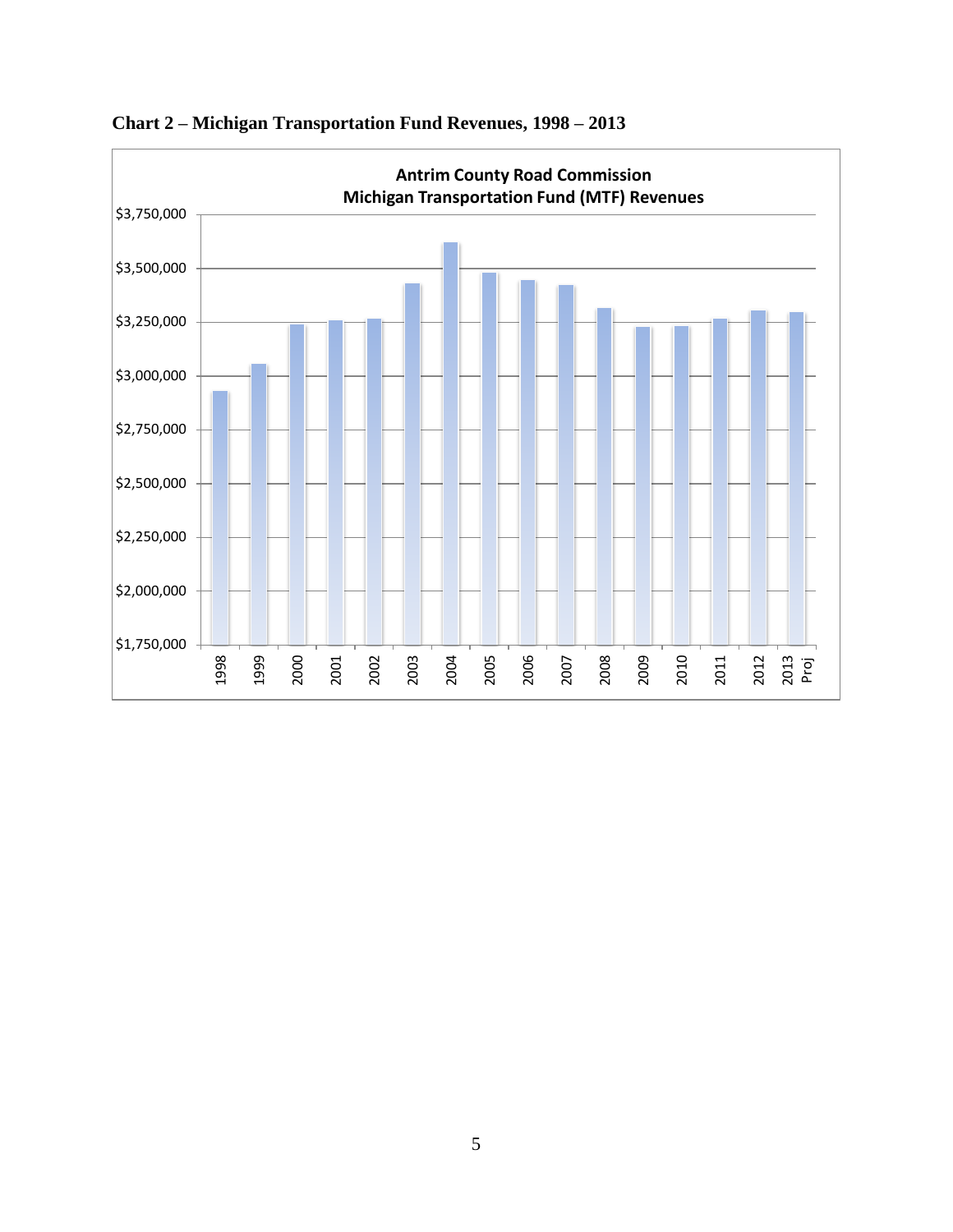#### **EXPENSES**

Total expenses for 2012 were \$5,258,655. Chart 3 shows the breakdown of major expense items.



## **Chart 3 – 2012 Major Expense Categories**

Primary and Local Road Maintenance includes routine maintenance such as winter snow and ice control, pot hole patching, gravel road grading and dust control, roadside mowing, etc. Pavement preventive maintenance is included in this category and include such treatments as crack filling and chip sealing. Preservation/Structural Improvements include paving gravel roads, hot mix overlays thicker that one and one half inch, three inches or more of aggregate on a gravel road, etc.

The detailed definitions of these categories can be found in Appendix A which is taken from the Uniform Accounting Procedures Manual for County Road Commissions. The full copy of this manual can be accessed on the internet using the following link: [http://www.michigan.gov/documents/roadcomm\\_3003\\_7.pdf.](http://www.michigan.gov/documents/roadcomm_3003_7.pdf) Normally, crack filling and chip sealing would be considered preservation. To maintain uniformity with Act 51 reporting and road commission audits, the definitions from the accounting manual will be used for this report.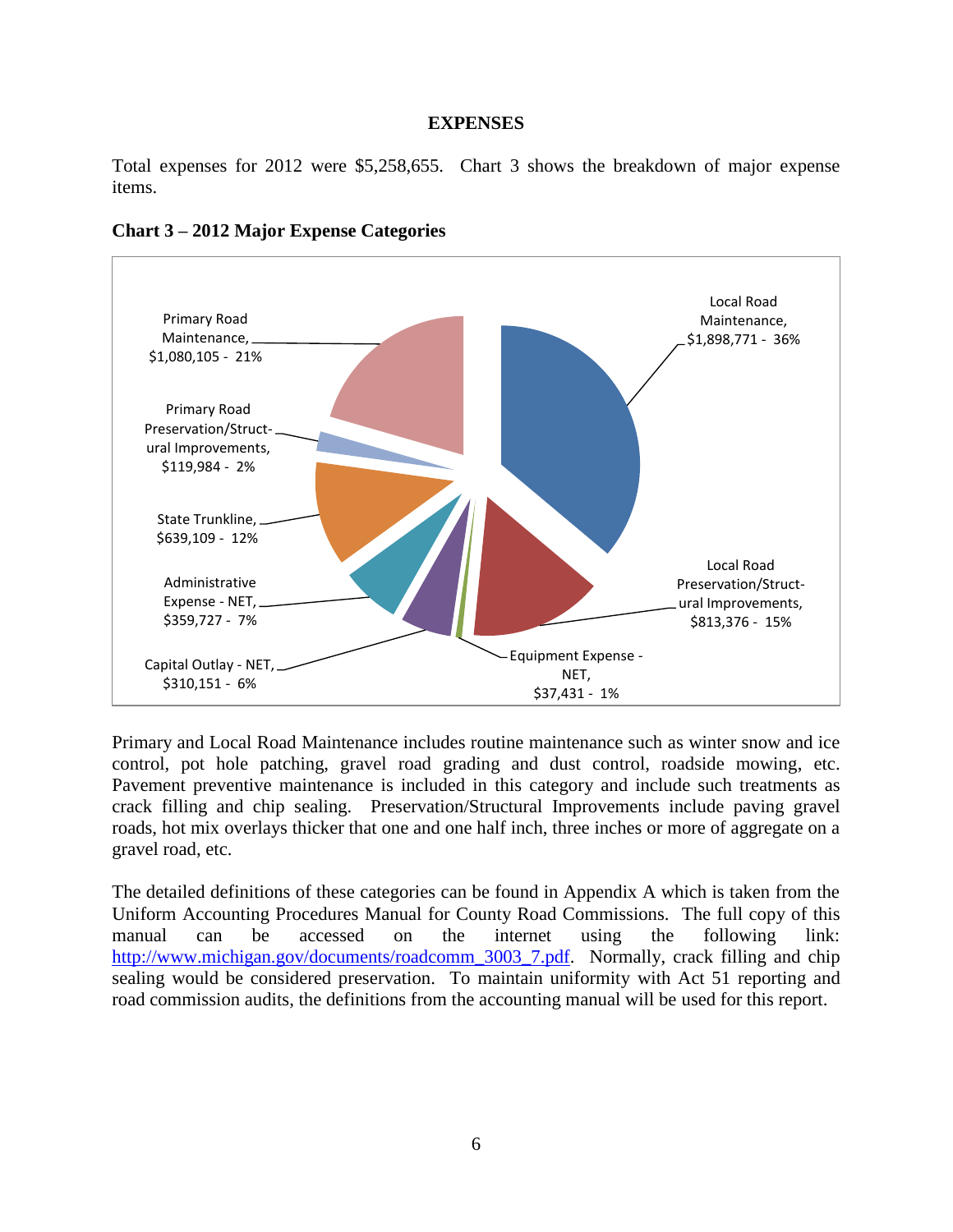## Local Road Maintenance

The total expenses amounted to \$1,898,771 for all local road maintenance. The two largest expenses within this major category are winter maintenance and gravel road blading and brining, which account for half of the expenditures, over \$968,000 combined. Chip seal and crack fill operations total 17%, or just under \$324,000. These two work items were township requested projects and 90% of this amount paid for by the townships involved. Chart 4 shows the Local Road Maintenance category in more detail.



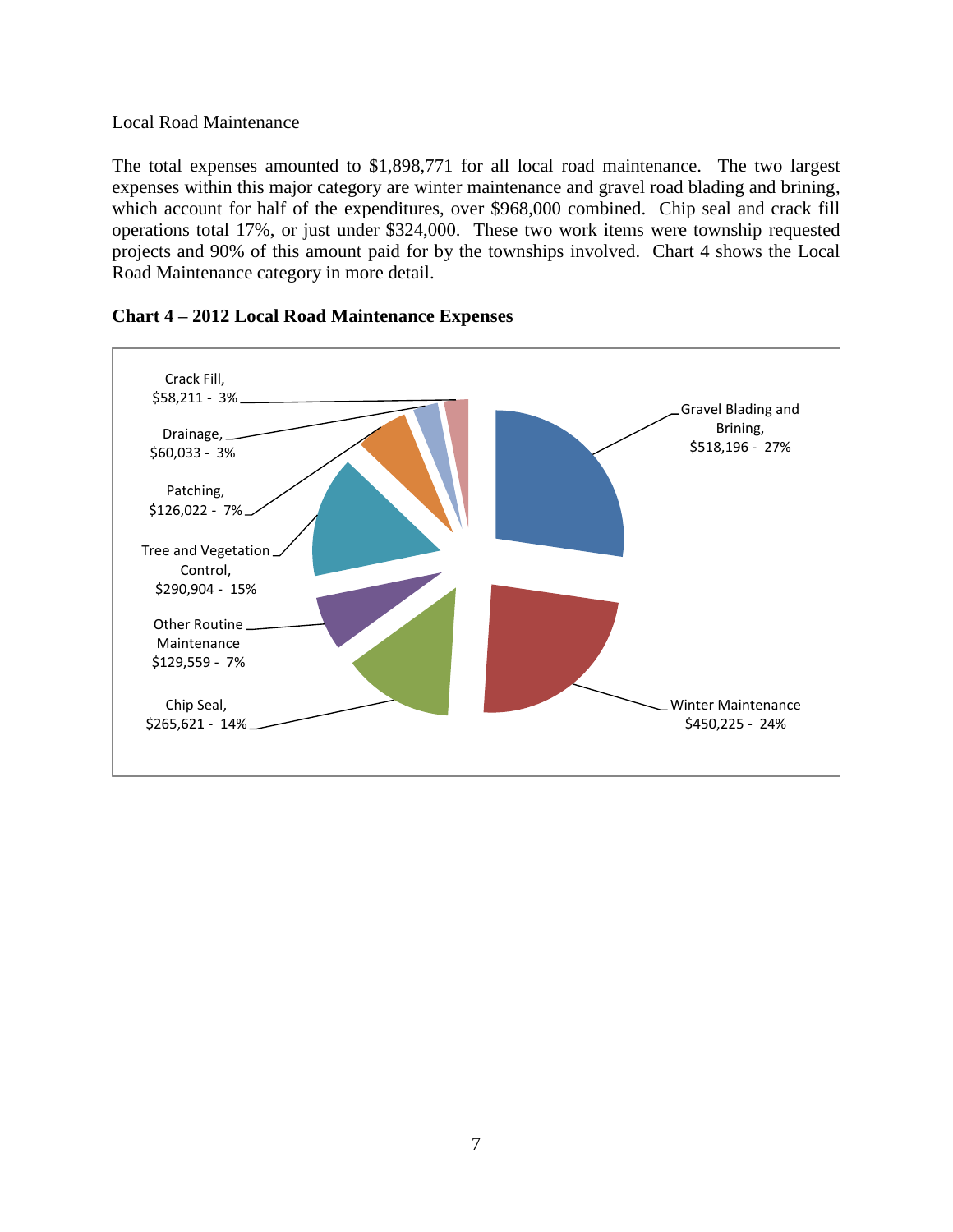## Local Road Preservation/Structural Improvements

The total for this category was \$813,376 as shown in Chart 3. In 2012, all work in this category was township requested projects. In accordance with current ACRC policy, funding for these projects is 10% ACRC and 90% townships. At year end, accounting procedures spread a At year end, accounting procedures spread a prorated portion of overhead to all of these projects which amounted to \$30,836. This overhead is not charged to the townships when projects are completed and invoiced. Table 1 is the list of all projects in this category.

## **Table 1 – Local Road Preservation/Structural Improvements**

| <b>Banks Township</b>             |                           |           |
|-----------------------------------|---------------------------|-----------|
| <b>Pleasant Hill</b>              | HMA overlay               | \$59,648  |
| Lakeshore Dr                      | 4" Afton stone            | \$34,533  |
| <b>Central Lake Township</b>      |                           |           |
| Meggison                          | HMA paving                | \$48,648  |
| <b>Echo Township</b>              |                           |           |
| Vance                             | <b>HMA</b> overlay        | \$84,331  |
| <b>Helena Township</b>            |                           |           |
| Cemetery - south                  | 6" Afton stone            | \$71,175  |
| <b>Jordan Township</b>            |                           |           |
| Hejhal                            | <b>HMA</b> overlay        | \$71,407  |
| <b>Mancelona Township</b>         |                           |           |
| Soderquist                        | 4" Afton stone            | \$108,135 |
| <b>Milton Township</b>            |                           |           |
| Hickin                            | HMA overlay               | \$178,799 |
| <b>Star Township</b>              |                           |           |
| Snowridge                         | <b>HMA</b> overlay        | \$76,859  |
| East St                           | HMA overlay               | \$13,924  |
| Selected areas Lakes of the North | Base repair/stump removal | \$17,257  |
| <b>Warner Township</b>            |                           |           |
| Marker                            | 4" gravel                 | \$17,823  |
| Overhead not charged to projects  |                           | \$30,836  |
| Total                             |                           | \$813,376 |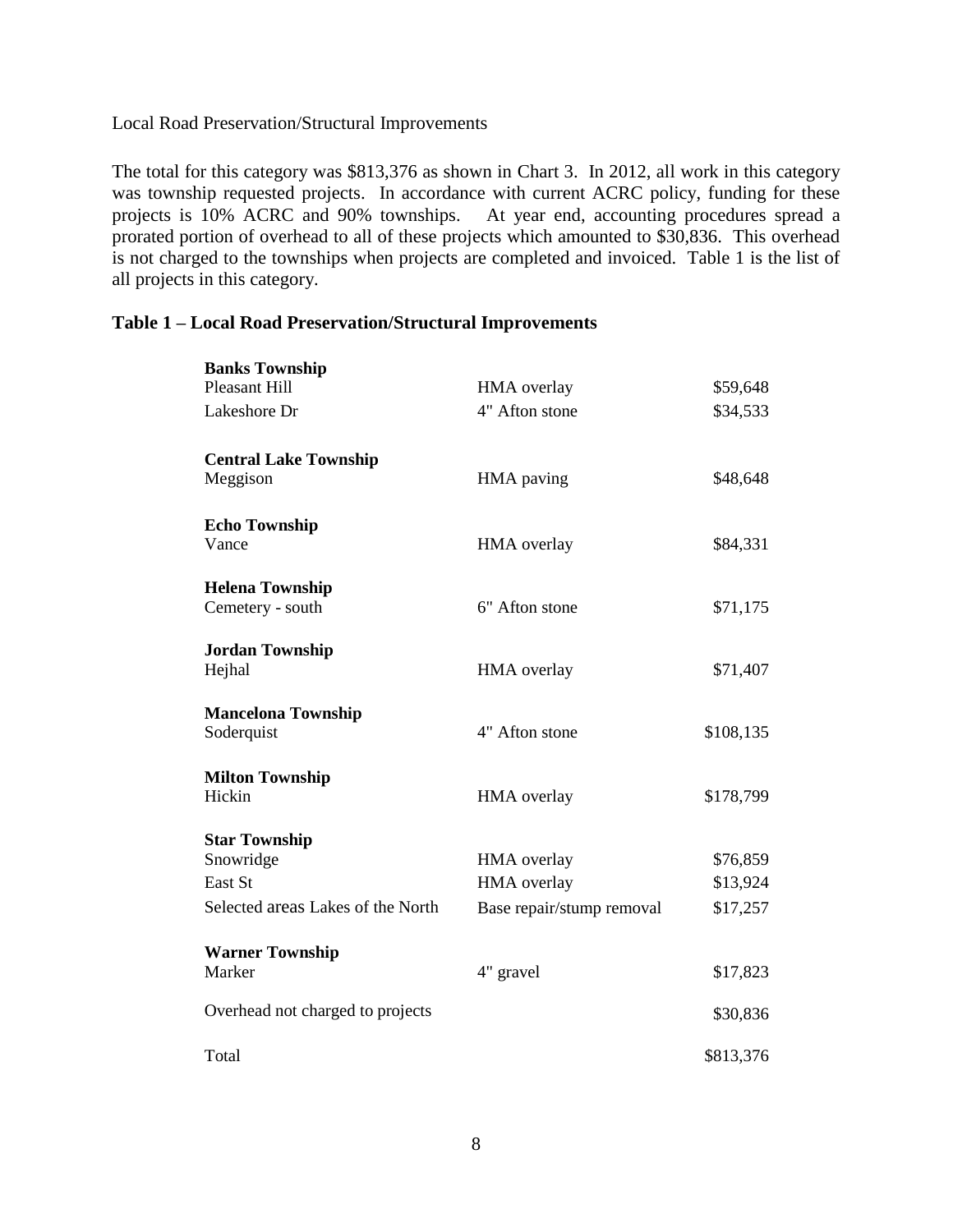## Primary Road Maintenance

Looking at Chart 3, the total expenses for this category was \$1,080,105. Winter maintenance makes up 38% of the total of primary road maintenance and is the largest of all primary road items. All other items are routine (reactive) maintenance and there was no planned preventive maintenance done on the primary system. Pavement marking was funded with \$111,217 of Federal Aid funds. The remaining \$2,355 was funded by road commission funds for those primary roads that are not eligible for Federal Aid. Chart 5 shows the major expenses for this category.





Primary Preservation/Structural Improvements

Again referring to Chart 3, this category of expense was \$119,984. The only primary road work done in this category was on Williams Drive in Elk Rapids Township. This road was pulverized and repaved at the request of and paid for by the township. The total cost of this project was \$114,589. The remaining balance in expenses was \$4,473 in overhead and \$922 from previous years Federal Aid jobs.

State Trunkline

In Chart 3, this item totaled \$639,109. The MDOT contracts with the ACRC for all routine maintenance needs on the state trunklines in the county. The majority of this work, like in the county road system, is winter maintenance. ACRC also provides patching, shoulder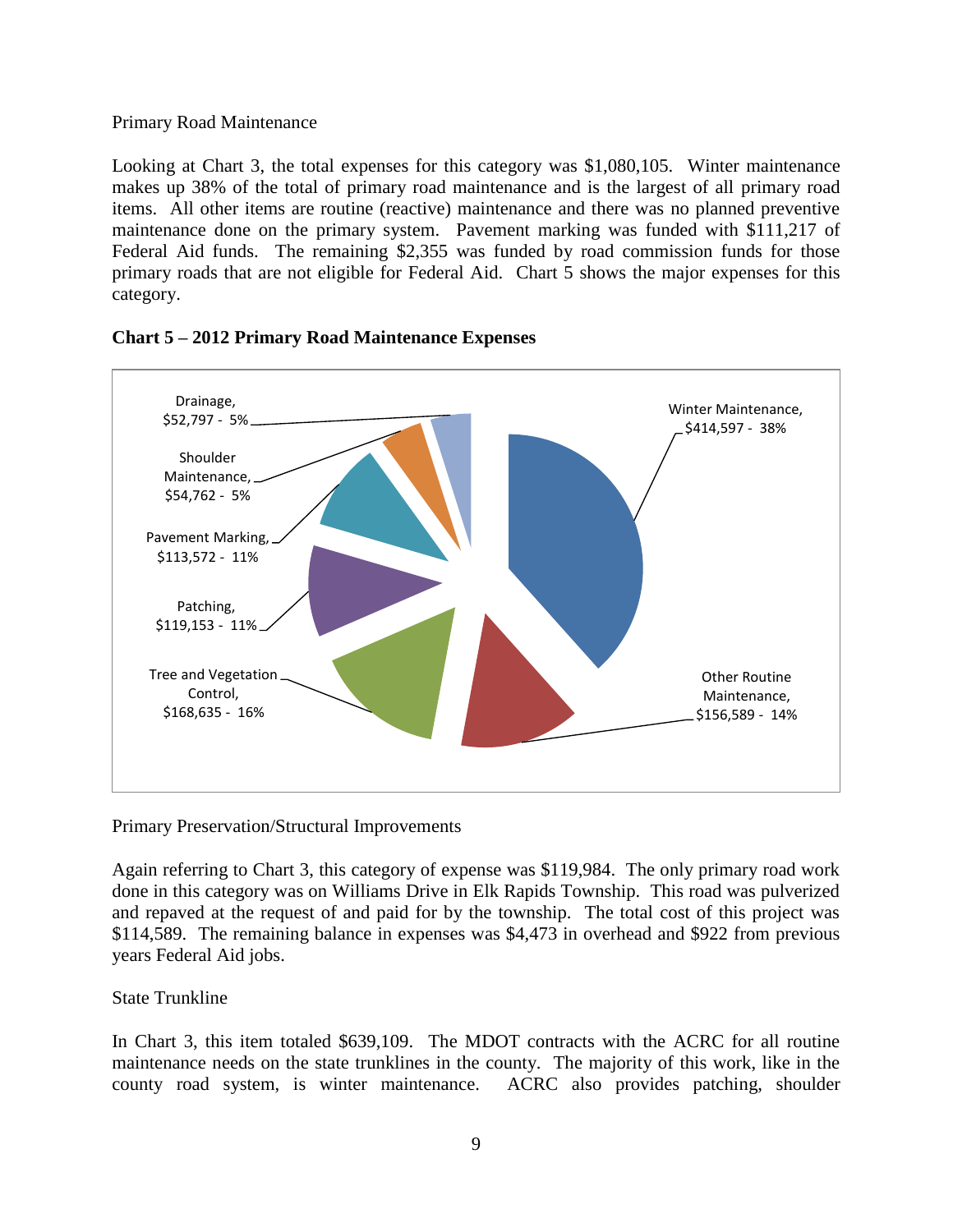maintenance, tree and vegetation control and other routine or reactive work. All work is paid for monthly as incurred and is audited to actual cost after the fiscal year.

Administrative Expense – NET

This category amounts to \$359,727, as shown on Chart 3. The actual total is \$429,689 with \$69,445 being charged to state trunkline maintenance as overhead and \$517 in purchase discounts. These expenses are detailed on page 17 in Appendix A.

Equipment Expense – NET

In Chart 3, the net expense of this item is \$37,431. Referring to Appendix A, page 8, the total cost for the operation and maintenance of all ACRC equipment was \$1,534,444. Some these costs include: fuel and lubricants - \$341,000; parts and repair - \$259,000; mechanics wages and fringes - \$174,000; depreciation - \$248,000; indirect expenses - \$443,000 (page 16, Appendix A). All but \$37,431 was charged to various operations and projects through equipment rental charges. Ideally, this would be zero and we set our rental rates at the beginning of each year with this in mind.

## Capital Outlay – NET

This amounted to \$310,151 as shown on Chart 3. The details on page 13 of Appendix A show a total expense of \$633,068. Depreciation accounted for \$320,444 reduction of capital assets.

The ACRC purchased a piece of property abutting the Central Lake facility at a cost of \$61,000. This purchase will allow for more flexibility in the future for replacement of that garage.

Almost \$550,000 was spent on new equipment. One truck was replaced at over \$200,000 and one loader at \$134,000 with a trade in price of \$57,000 for a net price of almost \$77,000. A used semi tractor and double dump trailer was purchased for better efficiency in moving large amounts of aggregates at a cost of about \$70,000. Two patch trailers were replaced along with one brush chipper. One pickup was also replaced.

The entire county radio system was upgraded primarily to comply with the Federal Communications Commission narrow banding requirement that took effect January 1, 2013. Along with this upgrade, GPS capability was installed and is currently in use.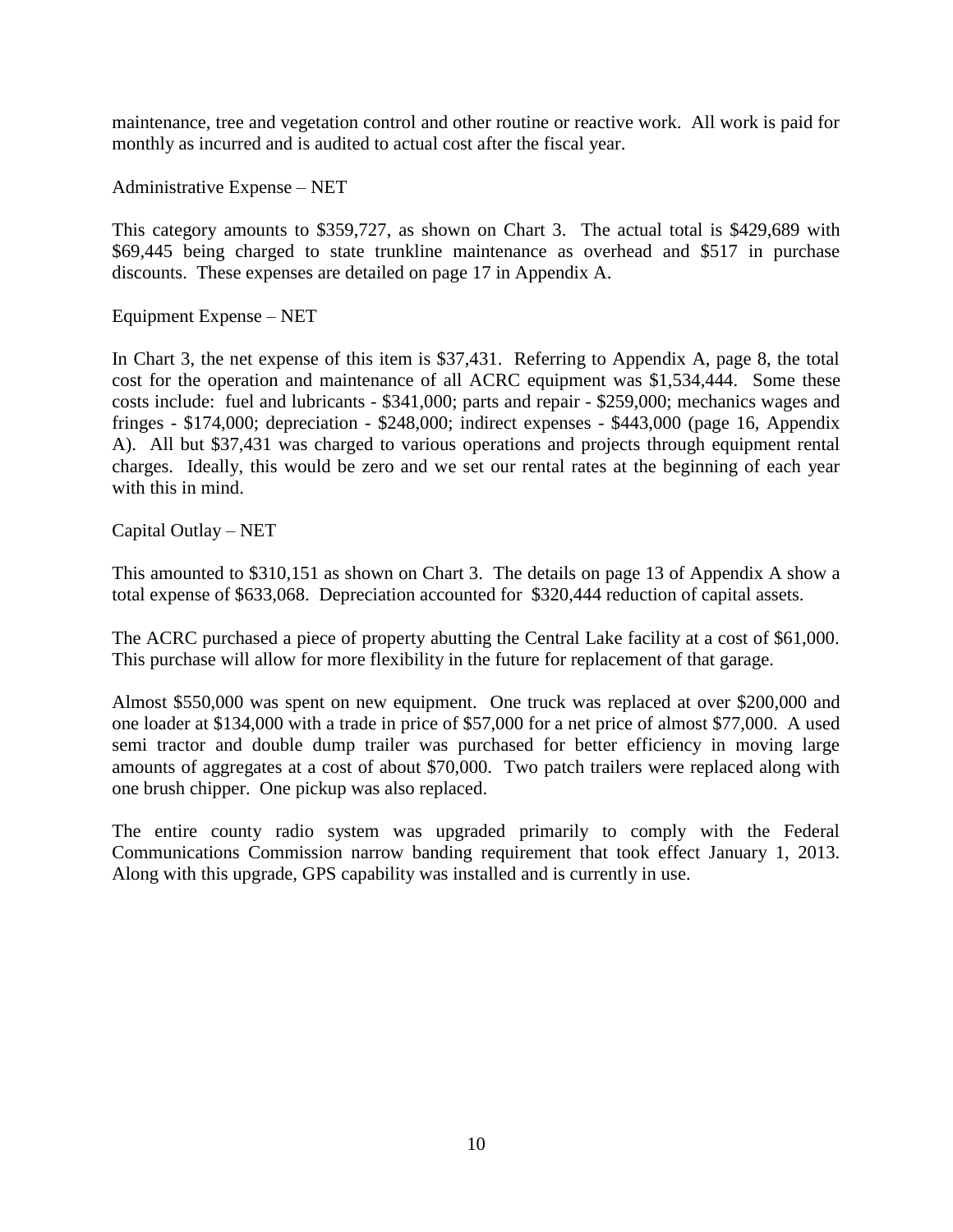## **COUNTY ROAD PAVEMENT CONDITIONS**

The State of Michigan passed legislation that requires the use of an asset management system for public paved road maintenance. The Asset Management Council was established as a result of this legislation. Michigan is recognized nationally as leader in pavement asset management.

Since 2003 we have been evaluating and rating our Federal Aid eligible paved road system in Michigan. Since the start, the ACRC has been involved in this annual rating on the county primary roads and the state highway systems. Chart 6 shows the Federal Aid eligible county primary road pavement condition trends for years 2006 through 2013.



**Chart 6 – Federal Aid Eligible Primary County Road Surface Condition Trend**

Note: this chart is in lane miles of roads, not centerline miles.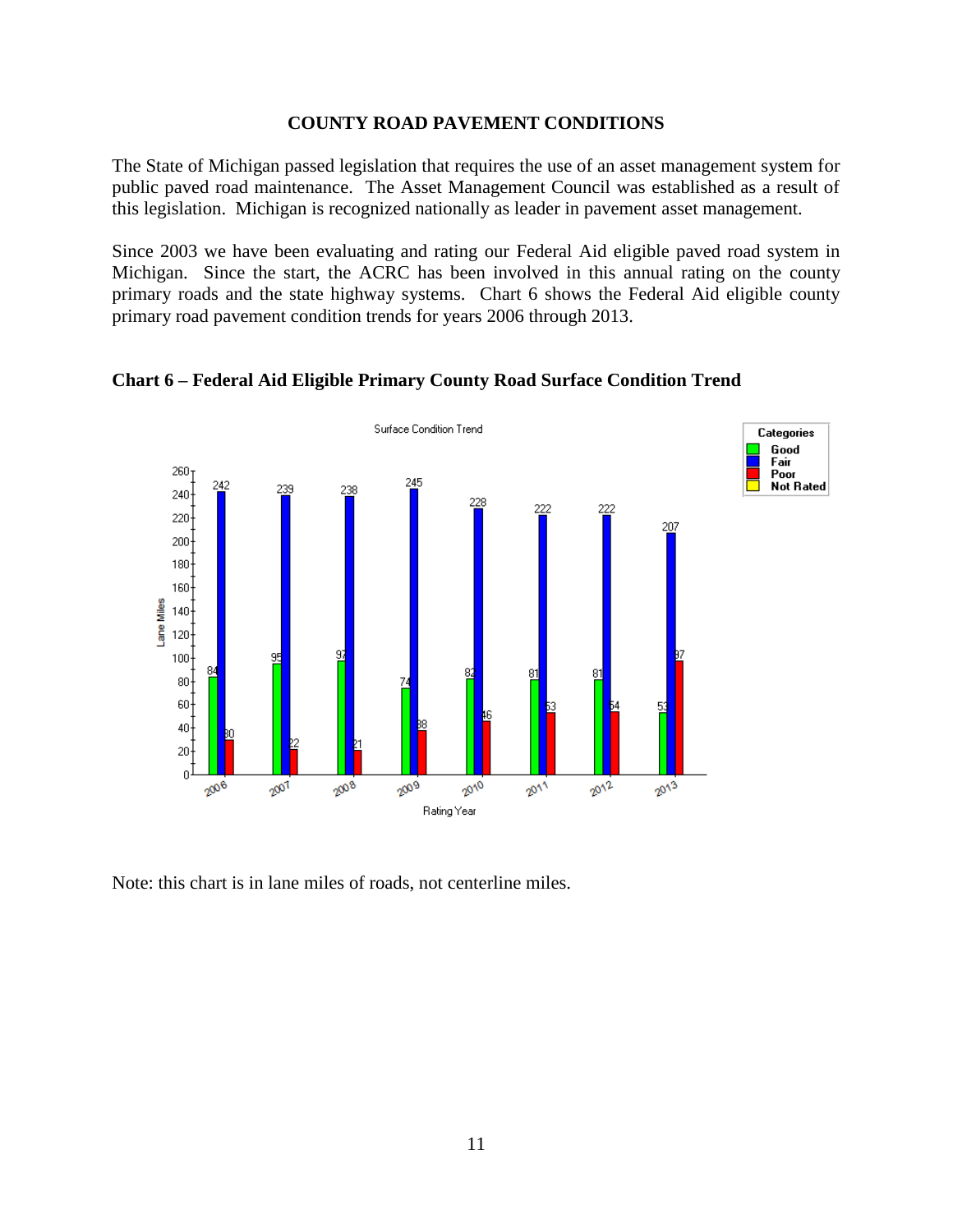Chart 7 is the same information except it graphs the percentage of good, fair and poor lane miles rated.





For several years, the good condition has remained fairly consistent, but the poor condition has been increasing since 2008. There has been a significant jump of miles in poor condition and a corresponding decrease of the good and fair condition from 2012 to 2013. It is very likely that this trend could continue to accelerate over the next few years if we do not invest more money in roads.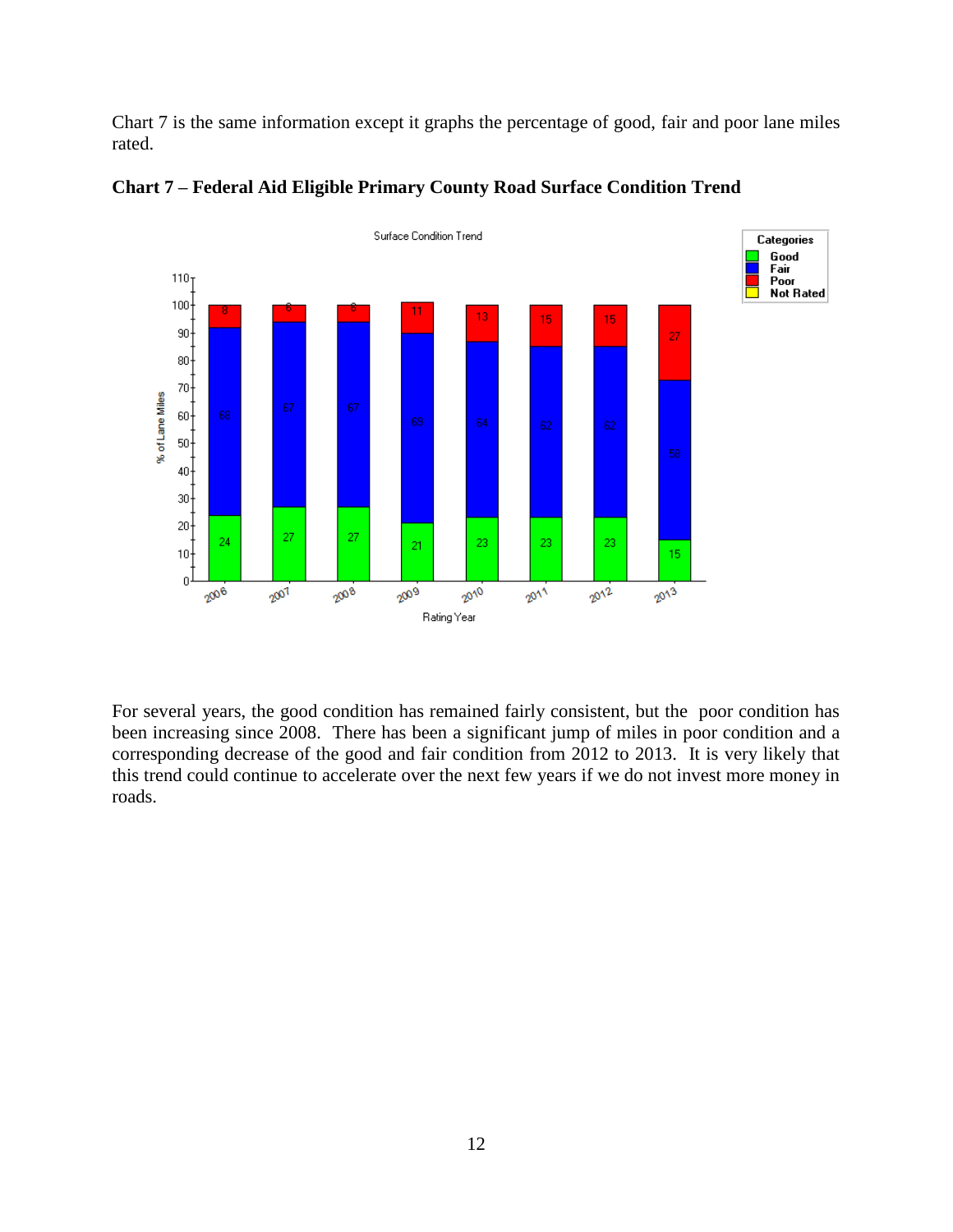Chart 8 shows the lane miles that have changed from each rating, good, fair or poor, to the next either up or down.



## **Chart 8 – Federal Aid Eligible Primary County Road Surface Condition Flow**

The large red arrow at the top shows the number of lane miles of roads that have dropped in condition between the years 2006 and 2013. About 67 miles of primary county roads have deteriorated while we have only upgraded less than 20 miles, as shown by the large green arrow at the bottom. The smaller arrows show the exact changes from the different condition ratings. The number of miles in the poor category has increased by over 33 miles in the same period. It is very evident that this trend cannot continue for long before all of our roads will be in poor shape.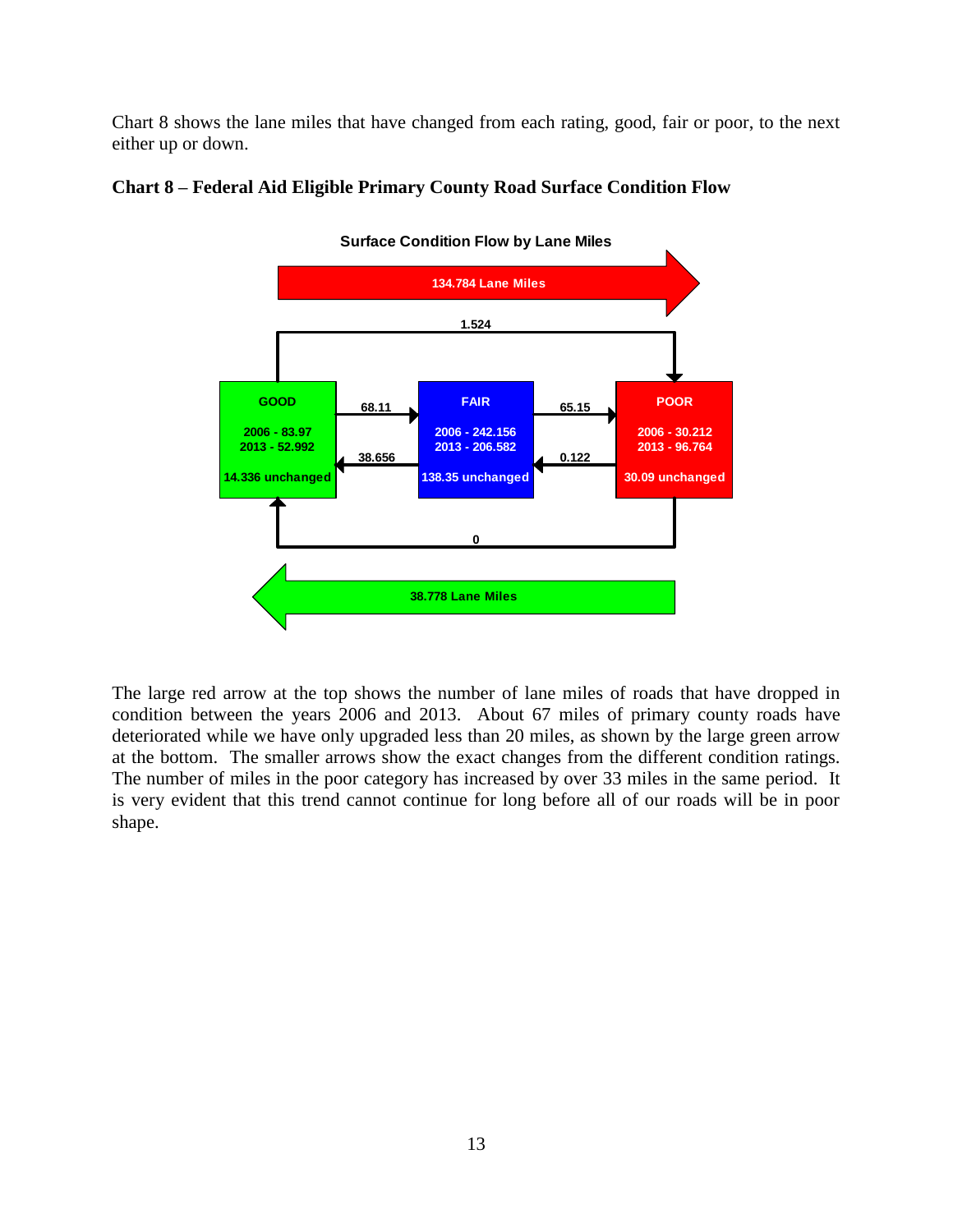## **COUNTY ROAD NEEDS**

The latest estimate of cost for improving all paved roads in Antrim County to a good condition is over \$30 million. The primary system would require over \$17 million and the local system about \$13 million. This does not begin to address the need on the gravel roads. These estimates only consider the pavement for the most part and do not include roadside maintenance. Some examples would be: replacing deficient road name and warning signs; tree clearing and brush removal; drainage maintenance and improvements; culvert replacements; etc.

Currently, the ACRC is allocated approximately \$450,000 in Federal Aid funds each year and another \$78,000 in State Economic Development funds for a total of about \$528,000. This is for work on only those roads that are Federal Aid eligible which is all but 30 miles of the primary county road system. With a \$17 million need, it would take over 32 years to complete the amount of work that is needed today. Obviously this amount would increase tremendously over that period since the need today is based on the current condition of the pavement. Each year more miles will fall into poor condition faster and it will take much more than \$17 million to recover to good condition.

On the local road system, with about \$1.4 million available, almost \$1.3 million from townships, it will take almost 10 years to complete the work. Again, this is impossible since this is considering current conditions only and not taking into account that these roads will deteriorate faster than funds will be available to make the needed improvements.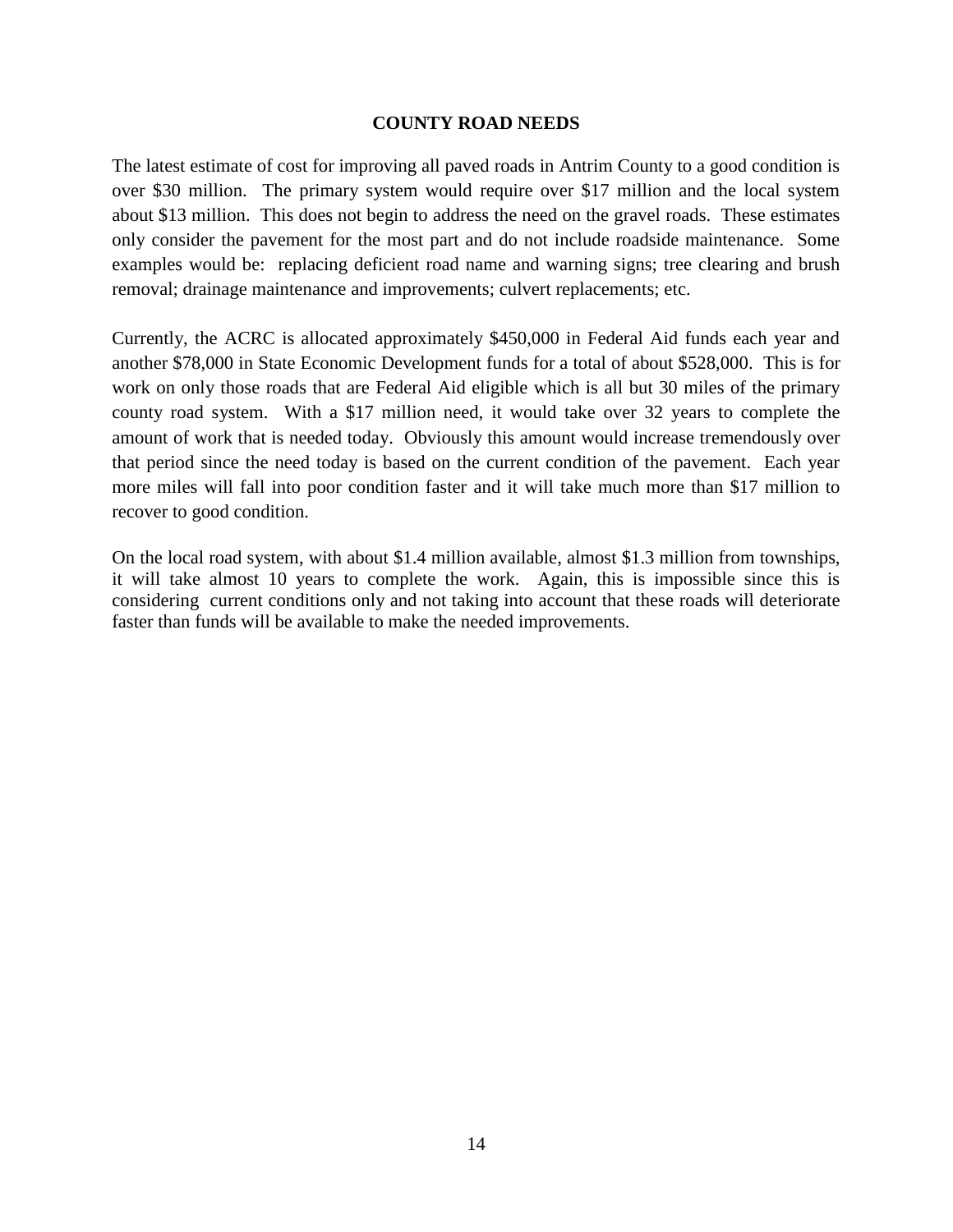## **EQUIPMENT STATUS AND NEEDS**

The ACRC was able to purchase and put into service one new fully equipped plow in both 2012 and 2013. These are the first new trucks purchased since 2006. Two new trucks have been ordered and will be put into service by January of 2014. This is a much needed improvement to the truck fleet and has had a major impact on our serviceability. Each of these trucks cost about \$220,000. Two trucks should be purchased each year. We continue to equip these trucks with the latest technology for snow and ice control and for use year round. This technology helps us to improve efficiency and the safety of our drivers, thus improving our service to the motoring public.

A replacement loader was purchased in 2012. Bringing the loader fleet into good shape, with another replacement will not be needed until 2017. There are four front end loaders in the fleet.

We are currently in need of replacing two of our three graders. One of these is used year round and must be a dependable machine. At this time, we are evaluating the use of graders for snow removal work and the feasibility and/or cost effectiveness of contracting these snow removal routes. A new grader costs about \$250,000.

There is need for other special equipment and pickups that varies from year to year.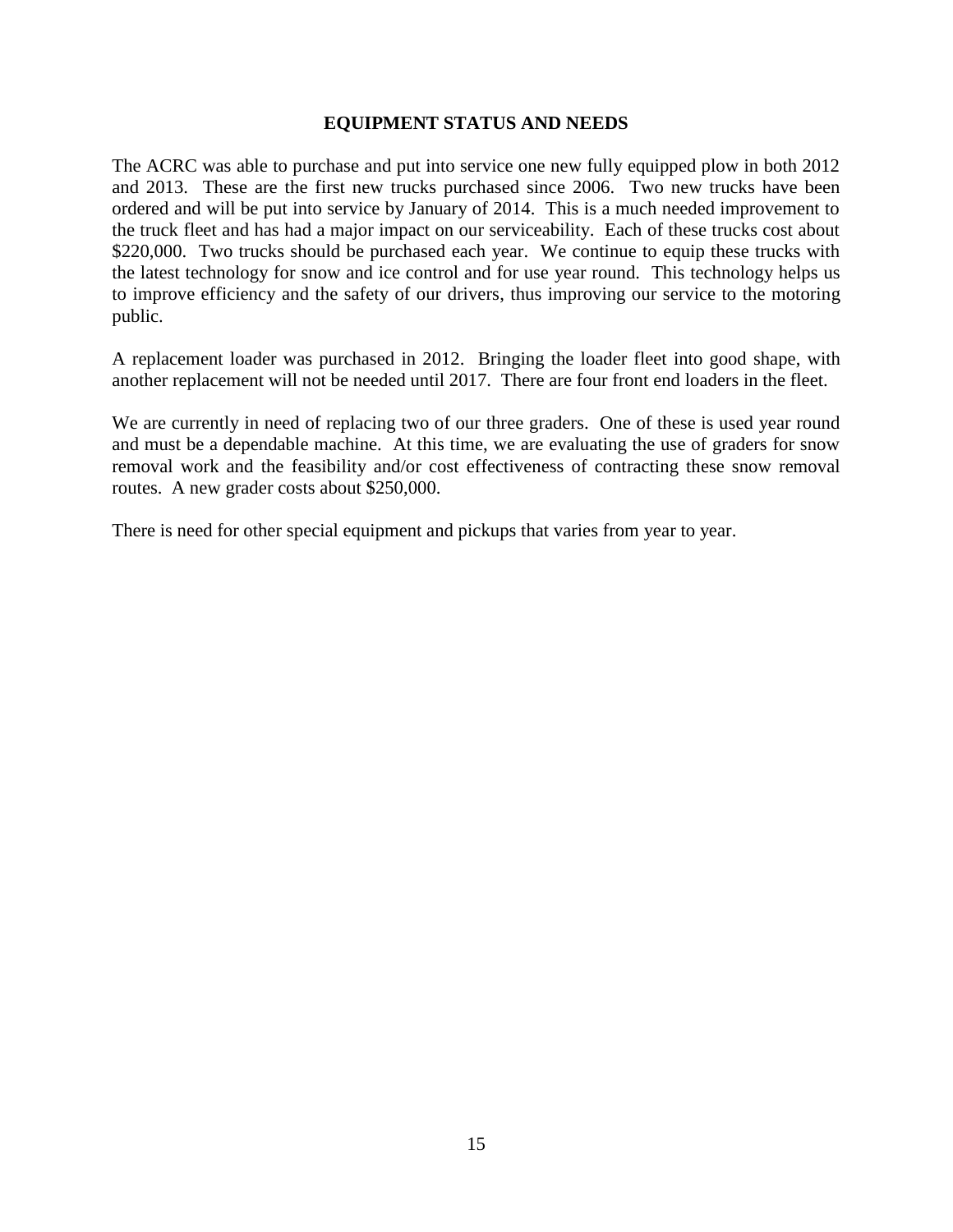## **FACILITY NEEDS**

The ACRC maintains garages in Mancelona, Central Lake and Kewadin. The administration offices are located at the main garage in Mancelona.

There continues to be a need to replace the truck storage garage in Central Lake. The current estimate for replacement is over \$1 million. There is no definite schedule for this replacement.

All other facilities are in good shape and we continue to perform routine maintenance to keep them in good shape.

## **STAFF**

The ACRC currently employs 32 full time people. The Engineering Technician position is currently vacant as the former technician was promoted to Superintendent. He is covering both positions at this time but will not be able to when Federal Aid projects are being constructed. Currently there is a slow period in between these projects that has allowed us to hold off on hiring a replacement.

There are 25 truck drivers, equipment operators and mechanics. Non union employees include three in administration and four in supervision. Four part time truck drivers were used during the winter of 2012-2013 at various times depending on conditions. The current union contract will allow a part time employee to work up to 89 calendar days within any 12 month period.

It is possible that two or more union employees may retire within the next year. Replacing any retirees will be evaluated at that time. Other options for providing services will be explored as part of this evaluation.

The 25 union employees are represented by Teamsters. A three year contract was settled in June of 2011 and the negotiated health care coverage premiums remain under Act 152 of 2011 mandated hard caps. This contract was settled before Act 152 had passed either the House or Senate and therefore does not apply until the current contract expires. There were no wage increases for the life of this contract.

## **WORKERS COMPENSATION**

Unfortunately there were two employees with on the job injuries that required surgery and recovery time. Both returned to work before winter. The ACRC experienced a long period of injury free work, therefore benefitting by a reduced workers compensation premium. Our reduction of premium cost is not as significant, but we still benefit from a reduction for the good safety record we have worked hard to maintain over the last several years. We continue to train employees in safety and look for other loss control practices that will help ensure a safe work place for our employees.